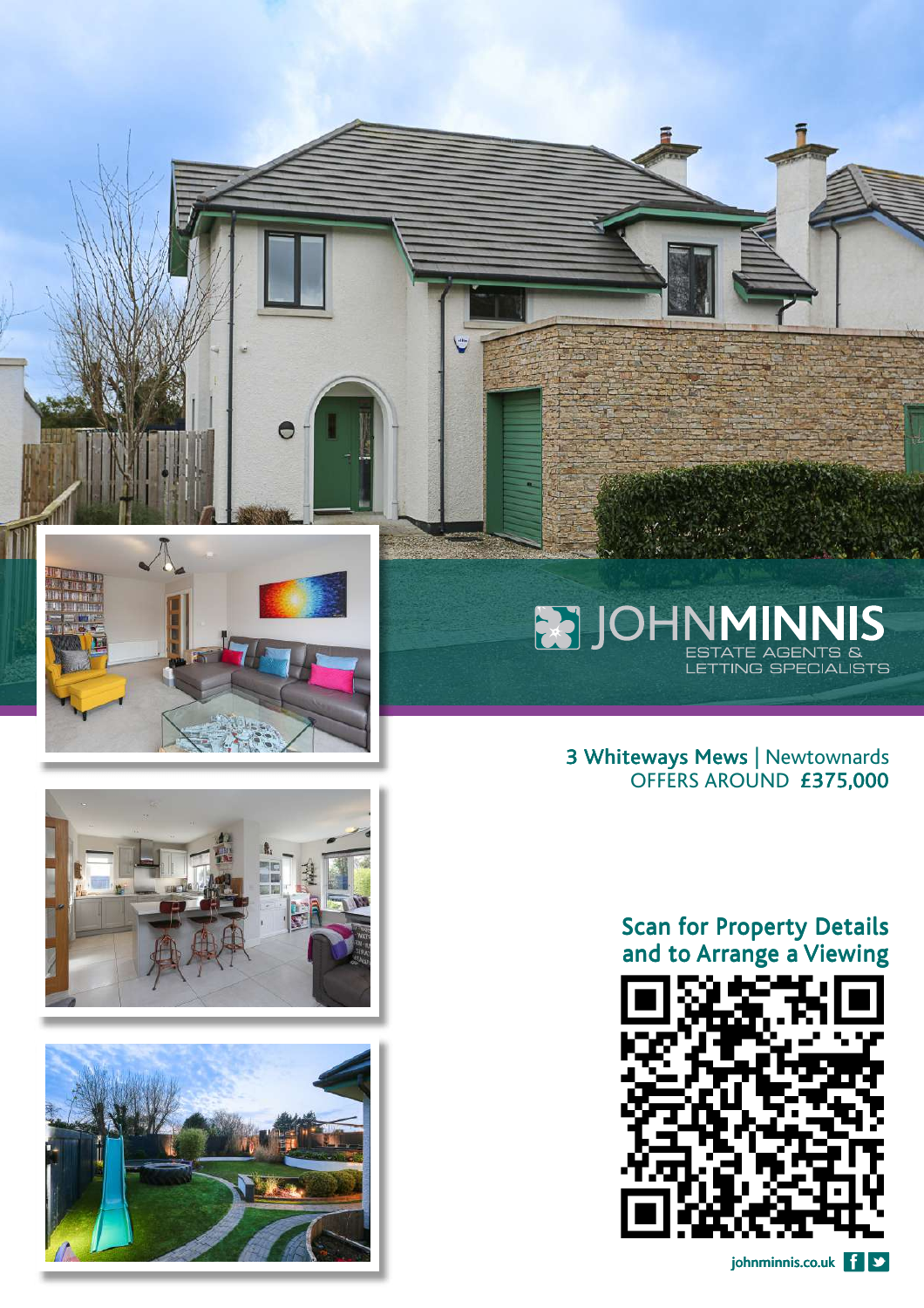





#### Offers Around £375,000 Detached 4 Bedrooms

2 Receptions

## Property Features

- Exceptionally Well Presented Detached Family Home
- Occupying Prime Position Commanding Breathtaking Views
- Modern Home Built in 2017 by the Well Renowned Builders MMM  $\ddot{\phantom{0}}$
- Many Quality Extras and High Standard of Fixtures and Fittings Throughout  $\bullet$
- Large Kitchen/Dining/Living Space with Bespoke Fitted Kitchen with Integrated  $\bullet$ Appliances and Access to Rear Patio and Landscaped Gardens

....eiv

- Lounge with Wood Burning Stove Leading to Rear Gardens  $\bullet$
- Ground Floor WC
- ä Garage and Utility Area
- $\bullet$ Four Well Proportioned bedrooms to the First Floor
- Principal Bedroom with Contemporary En Suite Shower Room
- Family Bathroom Suite with Stylish Tiling Detail  $\bullet$
- Double Glazed, Gas Fired Central Heating
- Breathtaking Elevated Views Across Newtownards to Scrabo Tower and Beyond
- Popular Location Off Mountain Road  $\mathbf{r}$
- Providing Ease of Access for the City Commuter via Main Arterial Routes
- Within the Catchment Area to a Range of Primary and Grammar Schools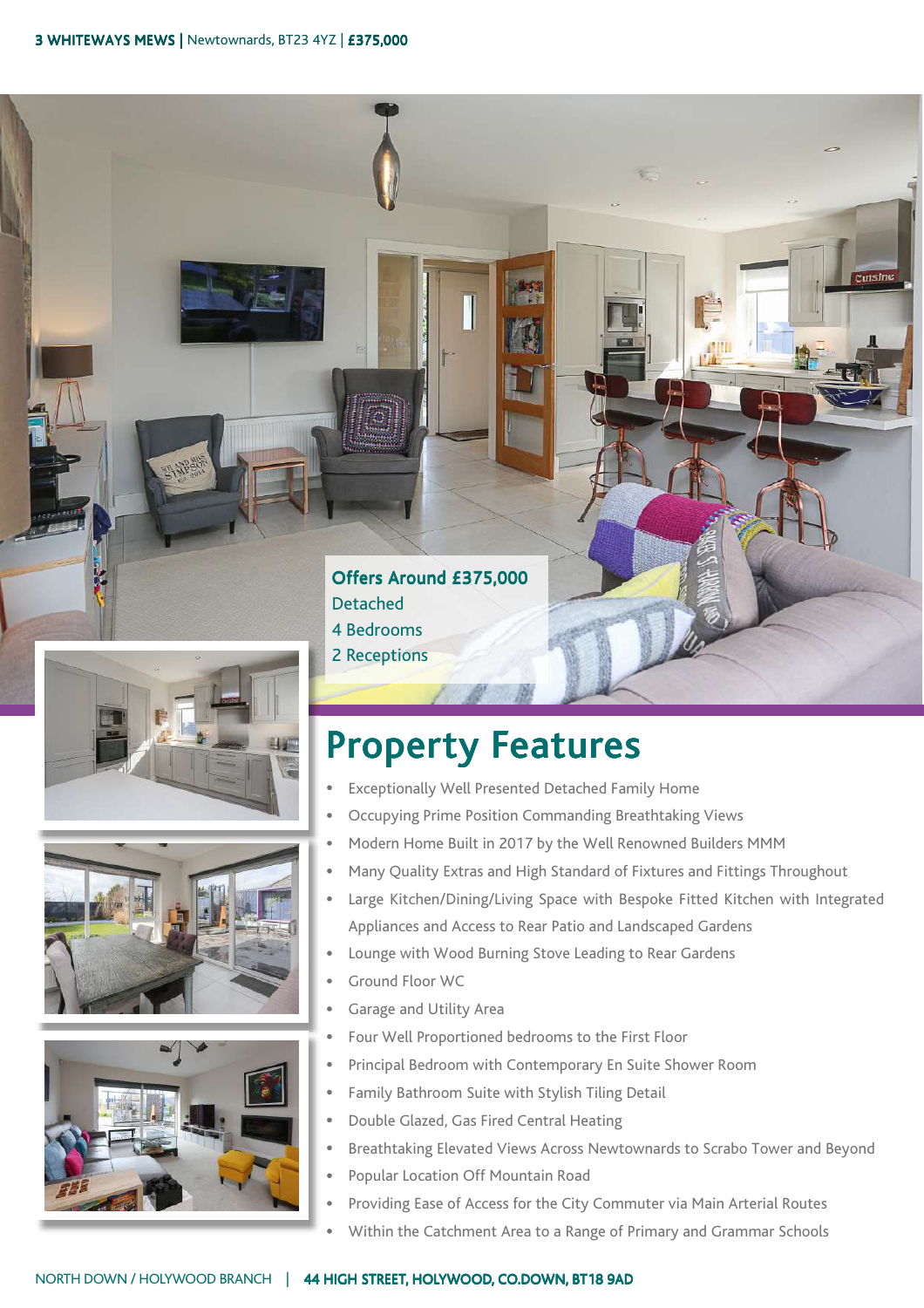## Accommodation

#### Ground Floor

First Floor

Landing

Spacious Reception Hall

**WC** Store

Lounge 19'8" x 13' Bedroom One

12'2" x 11'7" En Suite Shoewr Room

> Bedroom Two 12'2" x 11'7"

Kitchen/Dining/Living Space Bedroom Three 22'0" x 20'7" 12'2" x 10'5"

> Bedroom Four 11'1" x 7'8"

Bathroom

Roofspace

#### **Outside**

Large Attached Garage 19'8" x 13'6"

Loose Pebbled Driveway

Enclosed Rear Garden with Sunken Seating Area, Barbeque Area

#### Extensive Outdoor Lighting

For more information and photographs regarding the accommodation in this property, please visit:

johnminnis.co.uk

"Number 3 enjoys a prime position located on the right hand side of the development commanding breathtaking elevated views across Newtownards to Scrabo Tower. The current owners have added an array of quality extras with an exceptional standard of fixtures and fittings throughout. This is further complimented externally with side and rear enclosed beautifully landscaped gardens laid in lawns."